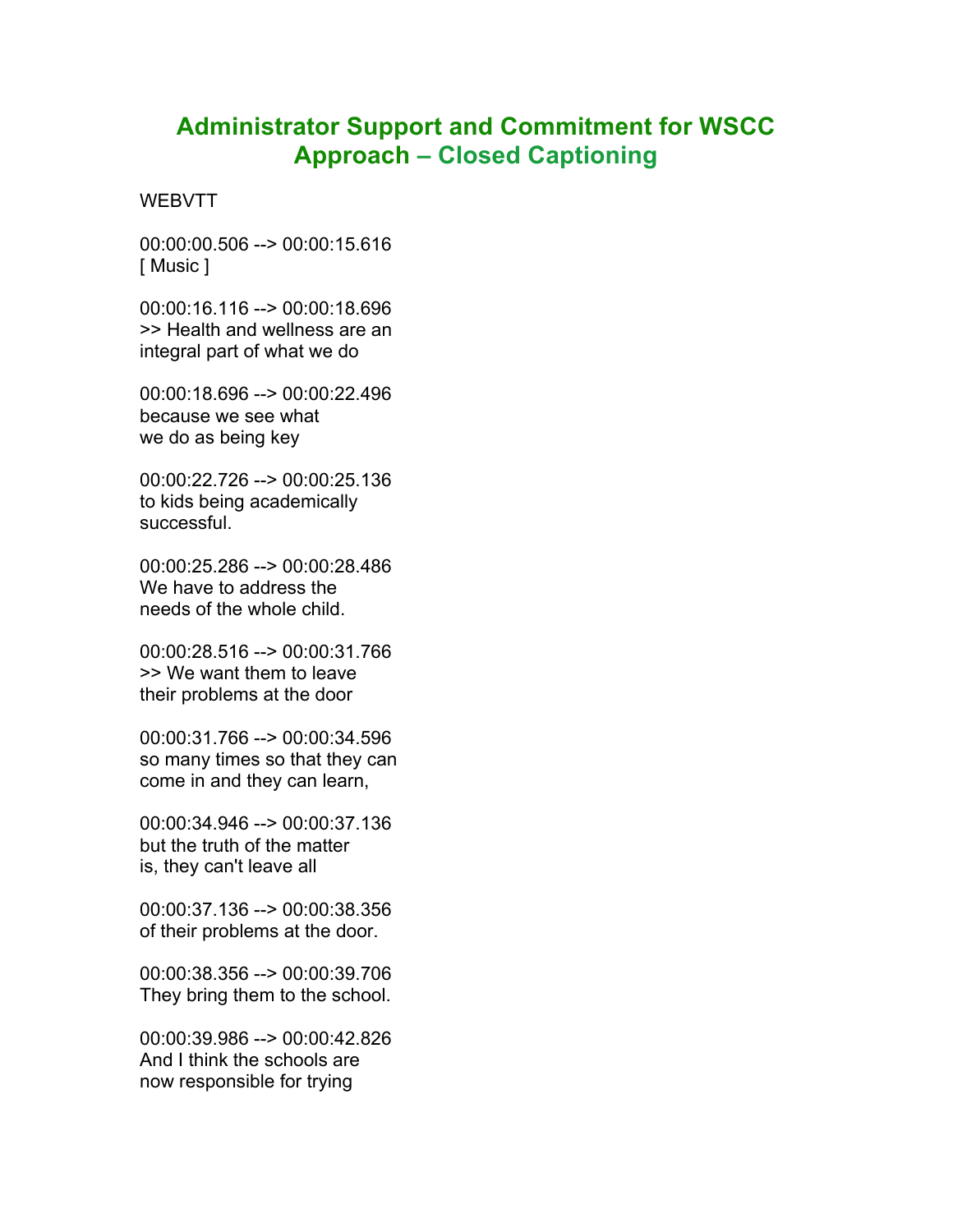00:00:42.826 --> 00:00:46.266 to make sure that they deal with those issues.

00:00:46.946 --> 00:00:50.346 >> By looking up what the research says, it's easy to see

00:00:50.346 --> 00:00:52.826 that in order to get kids where we want them to be,

00:00:52.936 --> 00:00:55.736 we have to make sure their basic needs are met.

00:00:55.736 --> 00:00:57.976 And the WSCC approach helps us to be able to do that.

00:00:58.516 --> 00:01:01.946 [ Music ]

00:01:02.446 --> 00:01:04.766 >> I have learned through my time as curriculum director,

00:01:04.796 --> 00:01:08.956 it's near impossible for us to separate out school

00:01:08.956 --> 00:01:10.326 from home from community.

00:01:10.326 --> 00:01:13.136 And so what I love about this model is

00:01:13.136 --> 00:01:16.576 that it doesn't separate those things, it marries all of those.

00:01:16.736 --> 00:01:17.776 But I think you certainly need

00:01:17.776 --> 00:01:20.276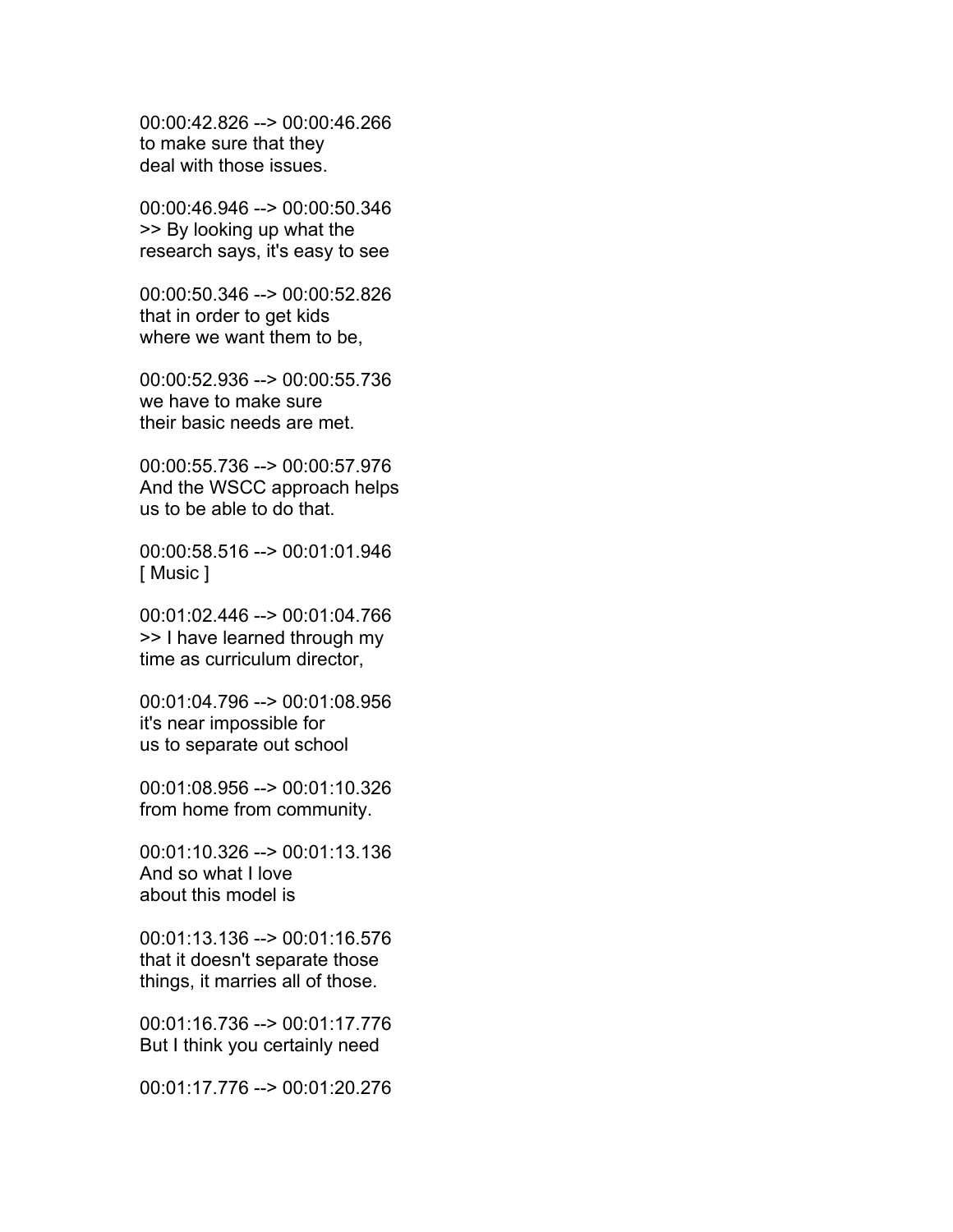at least one consistent administrator who's there

00:01:20.676 --> 00:01:23.136 and who's not just there to sign off on it,

00:01:23.136 --> 00:01:24.666 but who really believes in it.

00:01:24.666 --> 00:01:28.016 >> The WSCC model helps kids to be more academically prepared,

00:01:28.016 --> 00:01:29.356 but it also helps them to be happier

00:01:29.356 --> 00:01:30.506 and healthier within the school.

00:01:30.606 --> 00:01:32.596 For example, when I talk about breakfast in the classroom,

00:01:32.776 --> 00:01:34.616 how many more kids come to school on time?

00:01:34.766 --> 00:01:37.416 How many more kids are here ready for learning?

00:01:37.776 --> 00:01:39.466 How does that impact their day?

00:01:39.736 --> 00:01:41.176 That doesn't necessarily correlate

00:01:41.176 --> 00:01:44.176 into a test score today, but over a long period

00:01:44.176 --> 00:01:46.496 of time it helps kids to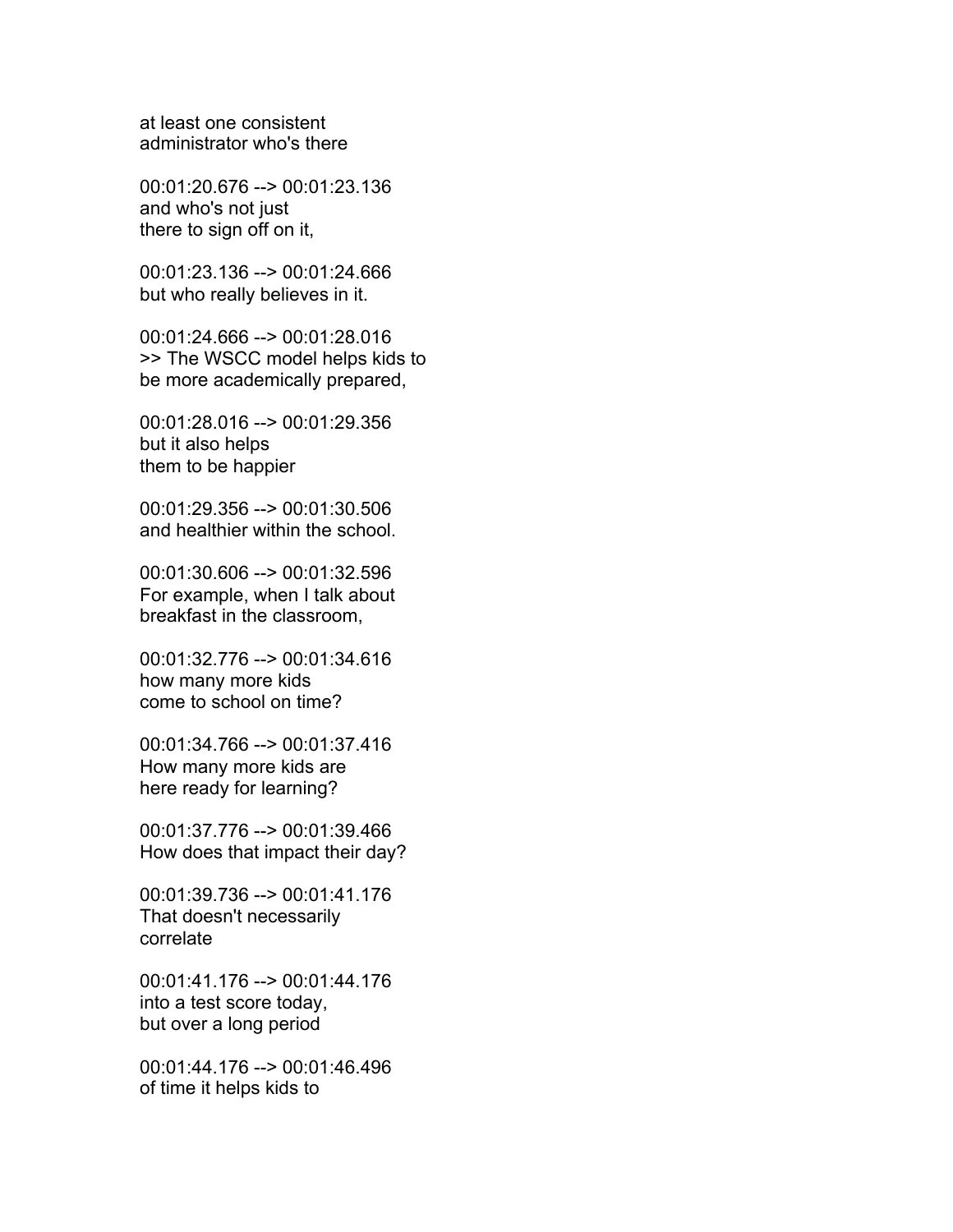be more successful.

00:01:46.596 --> 00:01:50.066 >> As a superintendant it really is my responsibility

00:01:50.066 --> 00:01:52.456 to make sure that the system is functioning in a way

00:01:52.456 --> 00:01:53.826 that supports students.

00:01:54.316 --> 00:01:59.526 That there are protocols, that there are fiscal allocations,

00:01:59.966 --> 00:02:01.456 that there's policy in place,

00:02:01.916 --> 00:02:05.646 and so it really has become a calling of mine to make sure

00:02:05.646 --> 00:02:08.906 that for my community health and wellness is

00:02:08.906 --> 00:02:10.406 at the top of everybody's list.

00:02:10.616 --> 00:02:16.066 >> Big ships turn slowly, and it takes time for that philosophy

00:02:16.066 --> 00:02:17.376 and that culture to build.

00:02:17.616 --> 00:02:21.356 We have been able to meet the needs of students on a health

00:02:21.356 --> 00:02:24.646 and wellness level, emotional level, physical level,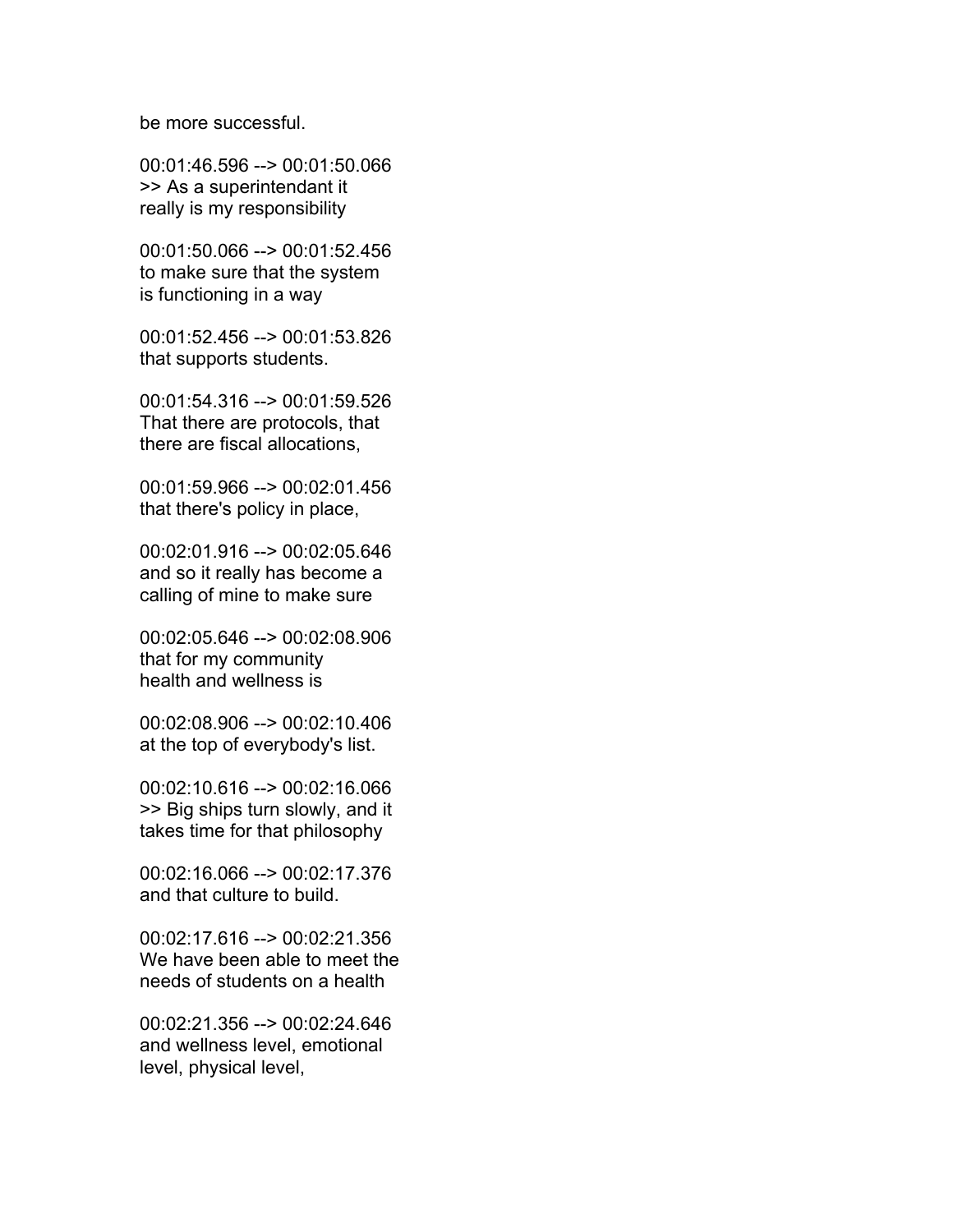00:02:24.646 --> 00:02:27.456 nutrition level, and we haven't gone backwards.

00:02:27.456 --> 00:02:30.266 Our kids get 45 minutes of physical activity every day,

00:02:30.476 --> 00:02:33.036 it hasn't impacted their academics negatively.

00:02:33.036 --> 00:02:36.976 >> The administrative support is so important

00:02:37.256 --> 00:02:40.206 because if there's any physical changes that need to take

00:02:40.206 --> 00:02:44.066 in the building, or if you're changing a policy,

00:02:44.096 --> 00:02:47.826 or even changing the lunch time that kids can go outside,

00:02:47.826 --> 00:02:49.826 administration has to be involved.

00:02:49.826 --> 00:02:52.846 I feel very fortunate that we've had strong administrative

00:02:52.846 --> 00:02:54.976 support, definitely supporting the decisions made.

00:02:55.516 --> 00:02:59.836 [ Music ]

00:03:00.336 --> 00:03:02.886 >> What is it that we can provide in terms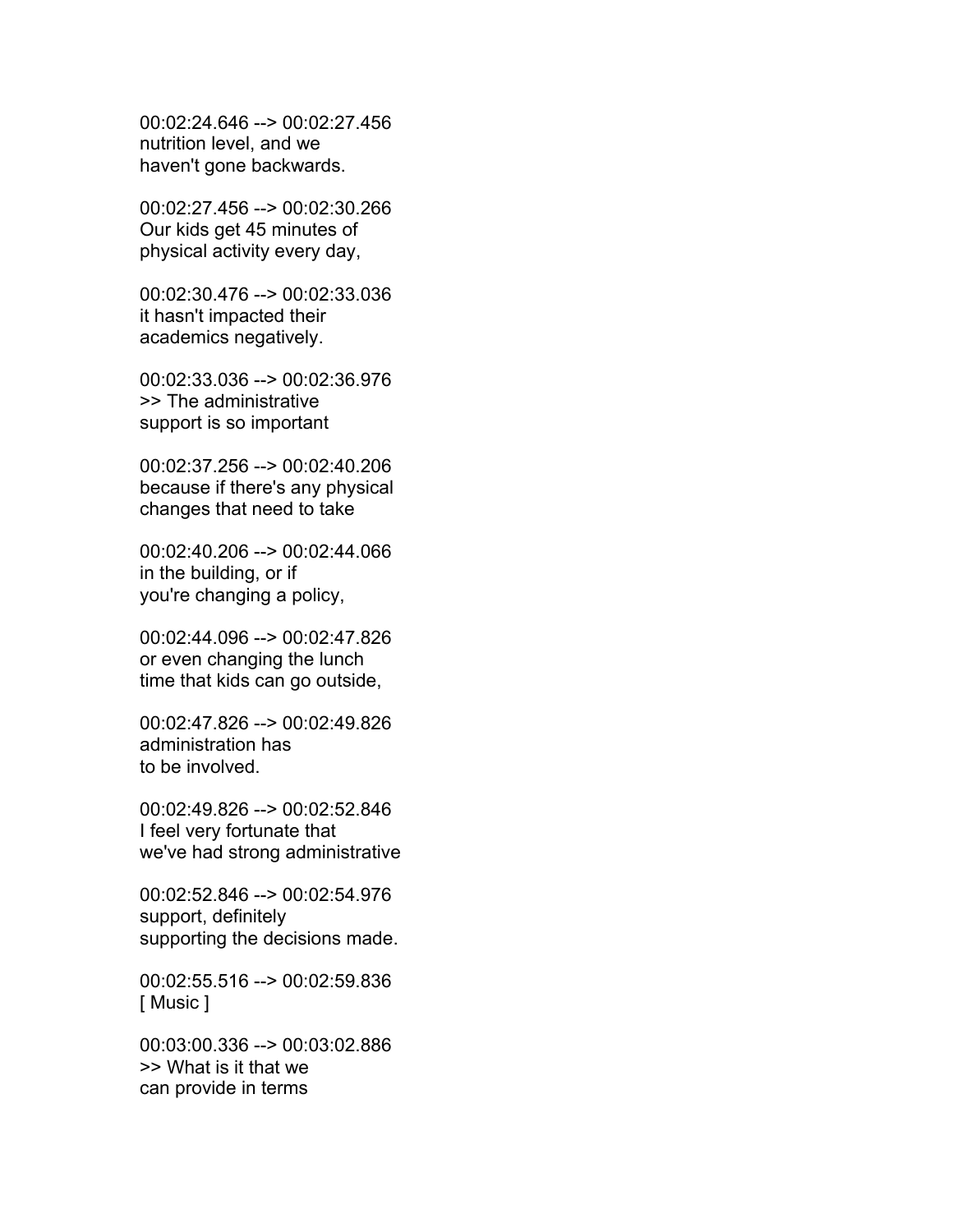00:03:02.886 --> 00:03:04.796 of background knowledge for the teachers

00:03:04.796 --> 00:03:06.286 or professional development

00:03:06.776 --> 00:03:09.126 so that they understand the importance of what we're doing?

00:03:09.126 --> 00:03:11.836 But the why is a big part of ensuring

00:03:11.836 --> 00:03:13.476 that you have teacher support.

00:03:14.306 --> 00:03:17.426 >> I'm very proud of the fact that from top

00:03:17.426 --> 00:03:20.656 down administration they're very supportive of the whole child.

00:03:20.656 --> 00:03:22.516 And they really want to see each

00:03:22.516 --> 00:03:25.116 of the children here supported, however that looks.

00:03:25.366 --> 00:03:28.196 So I've really had -- have had the opportunity to look

00:03:28.196 --> 00:03:29.556 at various resources,

00:03:29.896 --> 00:03:32.446 go to different trainings, and whatnot.

00:03:32.716 --> 00:03:35.896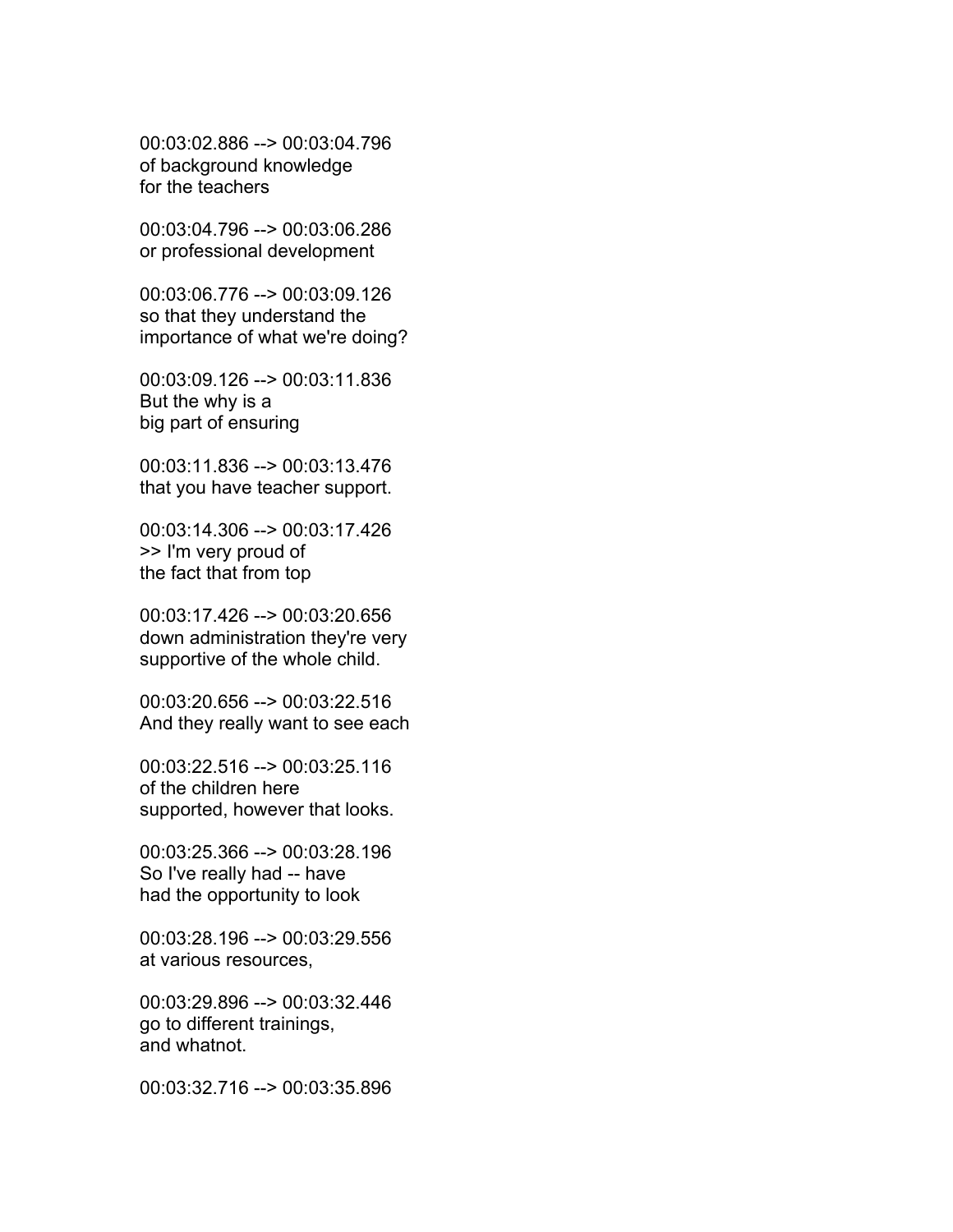>> Giving the teachers that freedom to navigate

00:03:35.896 --> 00:03:39.076 and research and find outlets, and I think that it's a mindset.

00:03:39.076 --> 00:03:42.506 If a teacher is in this mindset of restriction,

00:03:42.616 --> 00:03:45.226 and I have to follow this mold or this protocol,

00:03:45.646 --> 00:03:47.776 you're not going to get that creativity, you're not going

00:03:47.776 --> 00:03:50.906 to get that teacher that's going to take that initiation to go

00:03:50.906 --> 00:03:51.976 out and find programs.

00:03:52.516 --> 00:03:55.036 [ Music ]

00:03:55.536 --> 00:03:59.026 >> We have teachers who are really into health and wellness,

00:03:59.026 --> 00:04:01.356 whether it's bringing in a farm to school program

00:04:01.356 --> 00:04:05.056 at our middle school, or planting fruits and vegetables

00:04:05.056 --> 00:04:07.406 in a vegetable garden right on school grounds.

00:04:07.856 --> 00:04:10.236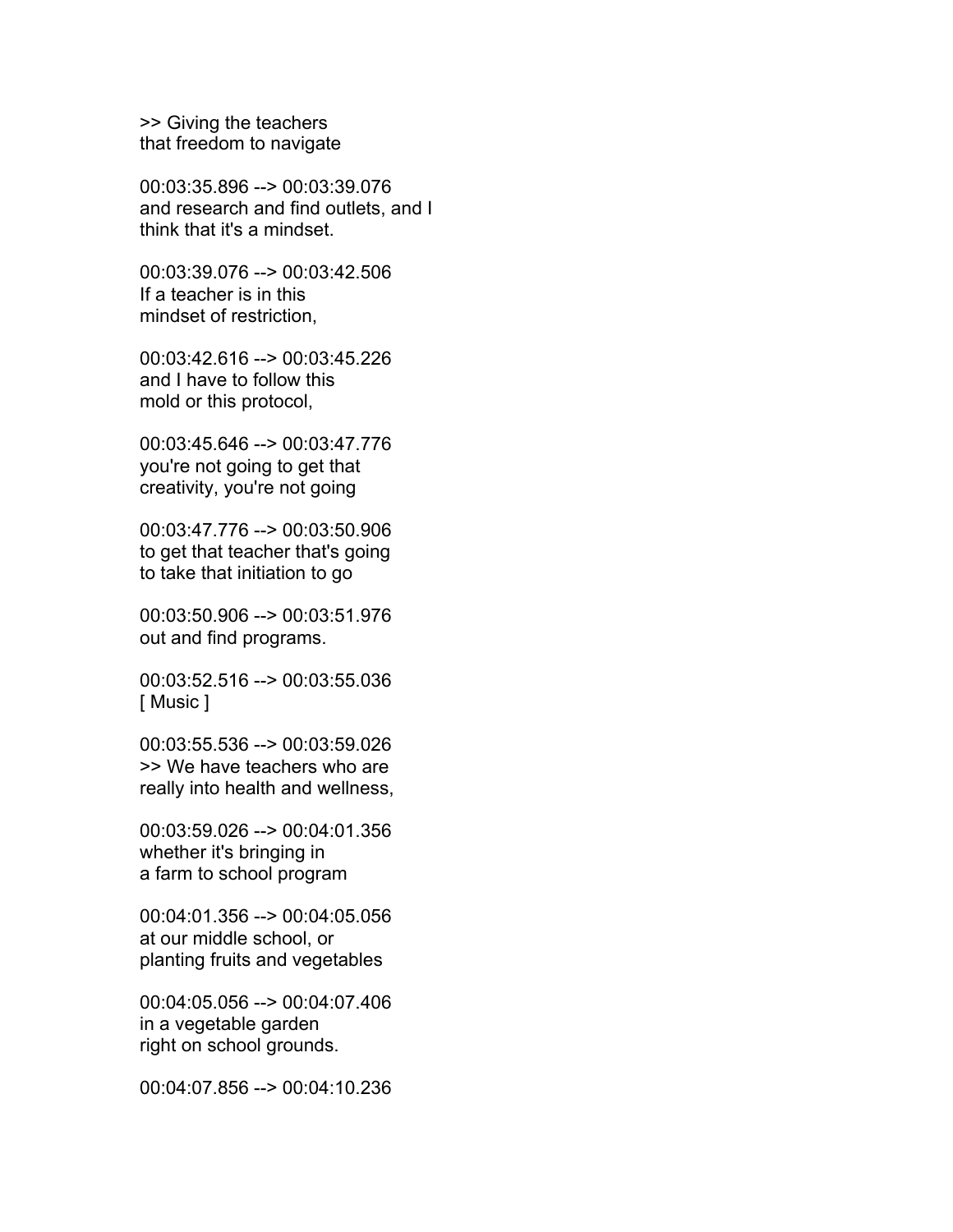And so I think you'll find that you have a lot of staff

00:04:10.236 --> 00:04:12.216 who are already inspired around this work.

00:04:12.426 --> 00:04:14.956 >> Just opening up the world of an educator to see

00:04:14.956 --> 00:04:18.846 that it's more than just data on a sheet of paper,

00:04:18.846 --> 00:04:21.606 how much kids are learning, and it's as important

00:04:21.646 --> 00:04:24.486 to open their eyes to a different way to live

00:04:24.806 --> 00:04:25.696 that could help them

00:04:25.696 --> 00:04:27.116 to be healthier throughout their lives.

00:04:27.346 --> 00:04:30.646 >> What I like about the WSCC model is that it helps me

00:04:30.646 --> 00:04:33.276 to empower people, see a change in people's lives

00:04:33.276 --> 00:04:34.286 that happens right in front

00:04:34.286 --> 00:04:36.096 of me that's bigger than just academics.

00:04:36.096 --> 00:04:38.636